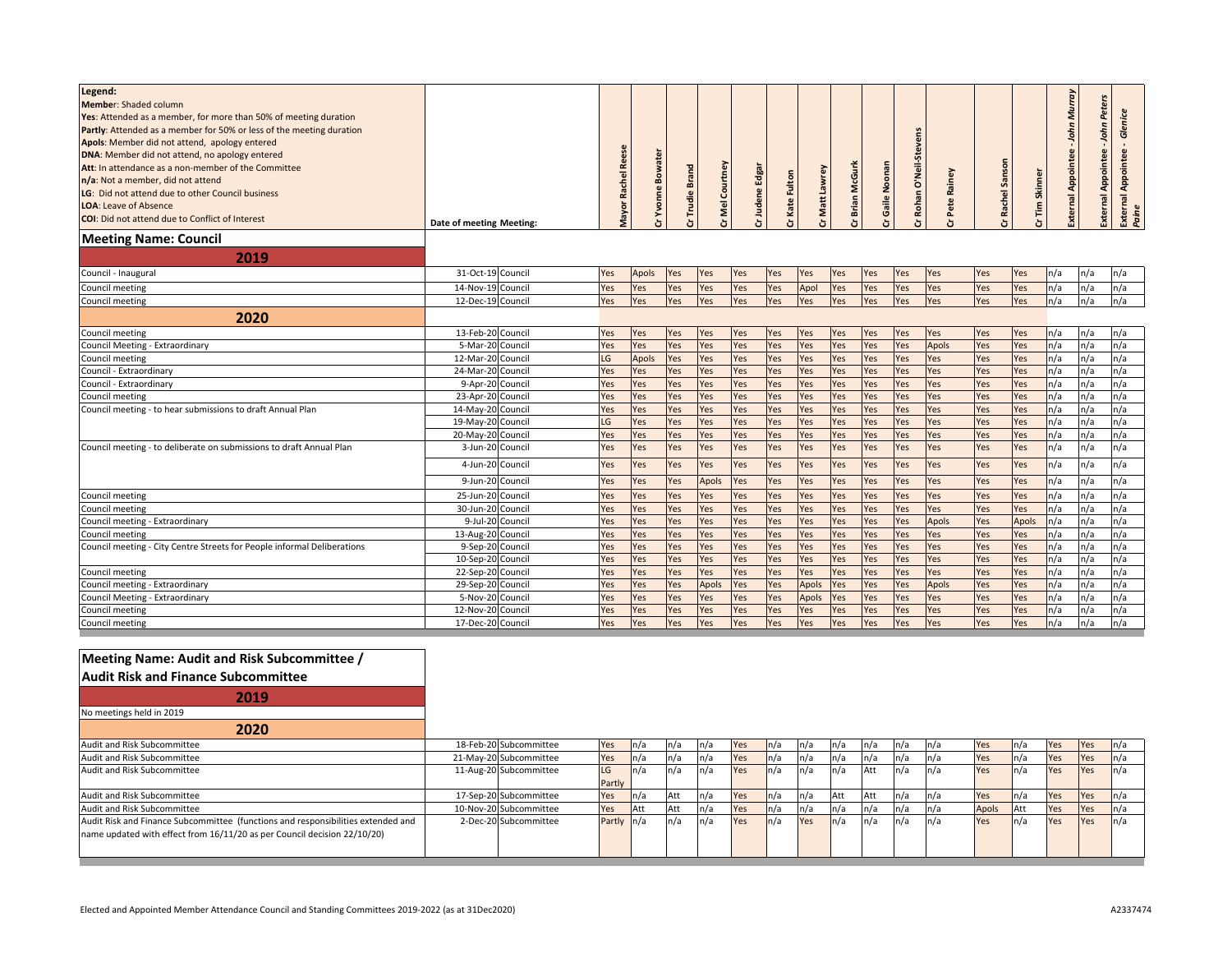| Legend:                                                              |                          |  |  |                         |  |   |   |  |  |   |  |
|----------------------------------------------------------------------|--------------------------|--|--|-------------------------|--|---|---|--|--|---|--|
| <b>Member: Shaded column</b>                                         |                          |  |  |                         |  |   |   |  |  |   |  |
| Yes: Attended as a member, for more than 50% of meeting duration     |                          |  |  |                         |  |   |   |  |  |   |  |
| Partly: Attended as a member for 50% or less of the meeting duration |                          |  |  |                         |  |   |   |  |  |   |  |
| Apols: Member did not attend, apology entered                        |                          |  |  |                         |  |   |   |  |  |   |  |
| DNA: Member did not attend, no apology entered                       |                          |  |  |                         |  |   |   |  |  |   |  |
| Att: In attendance as a non-member of the Committee                  |                          |  |  |                         |  |   |   |  |  | c |  |
| n/a: Not a member, did not attend                                    |                          |  |  | $\overline{\mathbf{r}}$ |  |   |   |  |  | о |  |
| LG: Did not attend due to other Council business                     |                          |  |  |                         |  |   |   |  |  |   |  |
| <b>LOA: Leave of Absence</b>                                         |                          |  |  |                         |  |   | 듷 |  |  |   |  |
| <b>COI:</b> Did not attend due to Conflict of Interest               | Date of meeting Meeting: |  |  |                         |  | æ |   |  |  |   |  |

# **Meeting Name: Chief Executive Employment Committee**

| 2019                                 |                     |     |      |     |     |       |      |      |      |     |      |            |      |      |      |      |  |
|--------------------------------------|---------------------|-----|------|-----|-----|-------|------|------|------|-----|------|------------|------|------|------|------|--|
| Chief Executive Employment Committee | 11-Dec-19 Committee | Yes | ln/a |     | n/a | Apols | ln/a | n/a  | ln/a | Yes | ln/a | Apols      |      | ግ/a  |      | n/a  |  |
| 2020                                 |                     |     |      |     |     |       |      |      |      |     |      |            |      |      |      |      |  |
| Chief Executive Employment Committee | 28-Feb-20 Committee | Yes | ln/a |     | ግ/a | Yes   | ln/a | n/a  | ln/a | Yes | ln/a | <b>Yes</b> | 11/d | n/a  | 'n/a | ln/a |  |
| Chief Executive Employment Committee | 27-May-20 Committee | Yes | ln/a | n/a | n/a | Yes   |      | n/a  | ln/a | Yes | ln/a | <b>Yes</b> | II/d | n/a  | n/a  | ln/a |  |
| Chief Executive Employment Committee | 21-Jul-20 Committee | Yes | ln/a | n/a |     | Yes   |      | n/a  | ln/a | Yes | ln/a | <b>Yes</b> | 11/d | 17 d |      | ln/a |  |
| Chief Executive Employment Committee | 3-Nov-20 Committee  | Yes | In/a |     | n/a | Yes   |      | In/a | n/a  | Yes | ln/a | <b>Yes</b> |      |      |      | n/a  |  |
| Chief Executive Employment Committee | 25-Nov-20 Committee | Yes |      |     |     | Yes   |      | n/a  | ln/a | Yes | ln/a |            |      | ካ/a  |      | In/a |  |

### **Meeting Name: Community Services Committee**

| 2019                                                                      |                     |     |        |            |            |            |            |            |            |            |            |             |            |            |      |      |      |
|---------------------------------------------------------------------------|---------------------|-----|--------|------------|------------|------------|------------|------------|------------|------------|------------|-------------|------------|------------|------|------|------|
| <b>Community Services Committee</b>                                       | 28-Nov-19 Committee | Yes | Yes    | Yes        | <b>Yes</b> | <b>Yes</b> | <b>Yes</b> | <b>Yes</b> | Yes        | Yes        | <b>Yes</b> | <b>IYes</b> | Yes        | <b>Yes</b> | n/a  | ln/a |      |
| 2020                                                                      |                     |     |        |            |            |            |            |            |            |            |            |             |            |            |      |      |      |
| <b>Community Services Committee</b>                                       | 28-Nov-19 Committee | Yes | Yes    | <b>Yes</b> | Yes        | <b>Yes</b> | Yes        | Yes        | <b>Yes</b> | <b>Yes</b> | <b>Yes</b> | Yes         | Yes        | Yes        | n/a  | n/a  | n/a  |
| <b>Community Services Committee</b>                                       | 12-Mar-20 Committee | LG  | Apols  | Yes        | Yes        | <b>Yes</b> | Yes        | <b>Yes</b> | Yes        | <b>Yes</b> | Yes        | Yes         | <b>Yes</b> | <b>Yes</b> | n/a  | n/a  | n/a  |
| <b>Community Services Committee</b>                                       | 11-Jun-20 Committee | Yes | Yes    | Yes        | Yes        | Yes        | Yes        | Yes        | <b>Yes</b> | Yes        | <b>Yes</b> | Yes         | Yes        | <b>Yes</b> | ln/a | n/a  |      |
| Community Services Committee - Extraordinary                              | 9-Jul-20 Committee  | Yes | Yes    | Yes        | Yes        | <b>Yes</b> | <b>Yes</b> | Yes        | <b>Yes</b> | <b>Yes</b> | <b>Yes</b> | Apols       | Yes        | Apols      | ln/a | n/a  | n/a  |
| <b>Community Services Committee</b>                                       | 30-Jul-20 Committee | Yes | Yes    | Yes        | Yes        | <b>Yes</b> | Yes        | <b>Yes</b> | Yes        | Yes        | Yes        | Yes         | <b>Yes</b> | <b>Yes</b> | ln/a | n/a  | n/a  |
| <b>Community Services Committee</b>                                       | 10-Sep-20 Committee | Yes | Yes    | Yes        | Yes        | <b>Yes</b> | Yes        | <b>Yes</b> | Yes        | Yes        | <b>Yes</b> | Yes         | Yes        | <b>Yes</b> | ln/a | n/a  | n/a  |
| Community Services Committee (ceased operation on 16/11/20 as per Council | 29-Oct-20 Committee | Yes | Yes    | Yes        | Yes        | Yes        | Yes        | <b>Yes</b> | <b>Yes</b> | <b>Yes</b> | <b>Yes</b> | Yes         | Yes        | <b>Yes</b> | ln/a | n/a  | In/a |
| decision 22/10/20)                                                        |                     |     | (Zoom) |            |            |            |            |            |            |            |            |             | (Zoom)     |            |      |      |      |

## **Meeting Name: Governance and Finance Committee**

| 2019                                                                                                |                     |     |            |             |             |            |            |            |            |             |            |             |             |            |            |              |      |
|-----------------------------------------------------------------------------------------------------|---------------------|-----|------------|-------------|-------------|------------|------------|------------|------------|-------------|------------|-------------|-------------|------------|------------|--------------|------|
| Governance and Finance Committee                                                                    | 5-Dec-19 Committee  | LG  | <b>Yes</b> | <b>IYes</b> | <b>Yes</b>  | <b>Yes</b> | <b>Yes</b> | <b>Yes</b> | Yes        | <b>IYes</b> | <b>Yes</b> | <b>IYes</b> | <b>IYes</b> | <b>Yes</b> | <b>Yes</b> | <b>PYes</b>  |      |
| 2020                                                                                                |                     |     |            |             |             |            |            |            |            |             |            |             |             |            |            |              |      |
| Governance and Finance Committee                                                                    | 27-Feb-20 Committee | Yes | Yes        | Yes         | <b>Yes</b>  | <b>Yes</b> | Yes        | <b>Yes</b> | <b>Yes</b> | Yes         | <b>Yes</b> | <b>IYes</b> | Yes         | Yes        | <b>Yes</b> | <b>Yes</b>   | ln/a |
| Governance and Finance Committee                                                                    | 21-May-20 Committee | Yes | Yes        | Yes         | <b>Yes</b>  | <b>Yes</b> | Yes        | <b>Yes</b> | <b>Yes</b> | <b>Yes</b>  | <b>Yes</b> | <b>IYes</b> | <b>Yes</b>  | <b>Yes</b> | <b>Yes</b> | <b>P</b> Yes |      |
| Governance and Finance Committee                                                                    | 27-Aug-20 Committee | Yes | Yes        | Yes         | <b>Yes</b>  | <b>Yes</b> | Apols Yes  |            | <b>Yes</b> | <b>Yes</b>  | Yes        | Yes         | <b>Yes</b>  | Yes        | <b>Yes</b> | <b>IYes</b>  |      |
| Governance and Finance Committee (ceased operation on 16/11/20 as per Council<br>decision 22/10/20) | 15-Oct-20 Committee | Yes | Yes        | <b>Yes</b>  | <b>IYes</b> | <b>ILG</b> | Yes        | <b>Yes</b> | <b>Yes</b> | <b>Yes</b>  | Yes        | Yes         | <b>Yes</b>  | Yes        | <b>Yes</b> | Apols In/a   |      |

## **Meeting Name: Environment Committee /**

#### **Environment and Climate Committee**

| 3010<br>2013                 |                     |     |            |            |            |     |            |            |     |              |            |              |            |             |      |     |            |
|------------------------------|---------------------|-----|------------|------------|------------|-----|------------|------------|-----|--------------|------------|--------------|------------|-------------|------|-----|------------|
| <b>Environment Committee</b> | 28-Nov-19 Committee | Yes | <b>Yes</b> | <b>Yes</b> | <b>Yes</b> | Yes | <b>Yes</b> | <b>Yes</b> | Yes | <b>P</b> Yes | <b>Yes</b> | <b>P</b> Yes | <b>Yes</b> | <b>PYes</b> | ln/a | n/a | <b>Yes</b> |